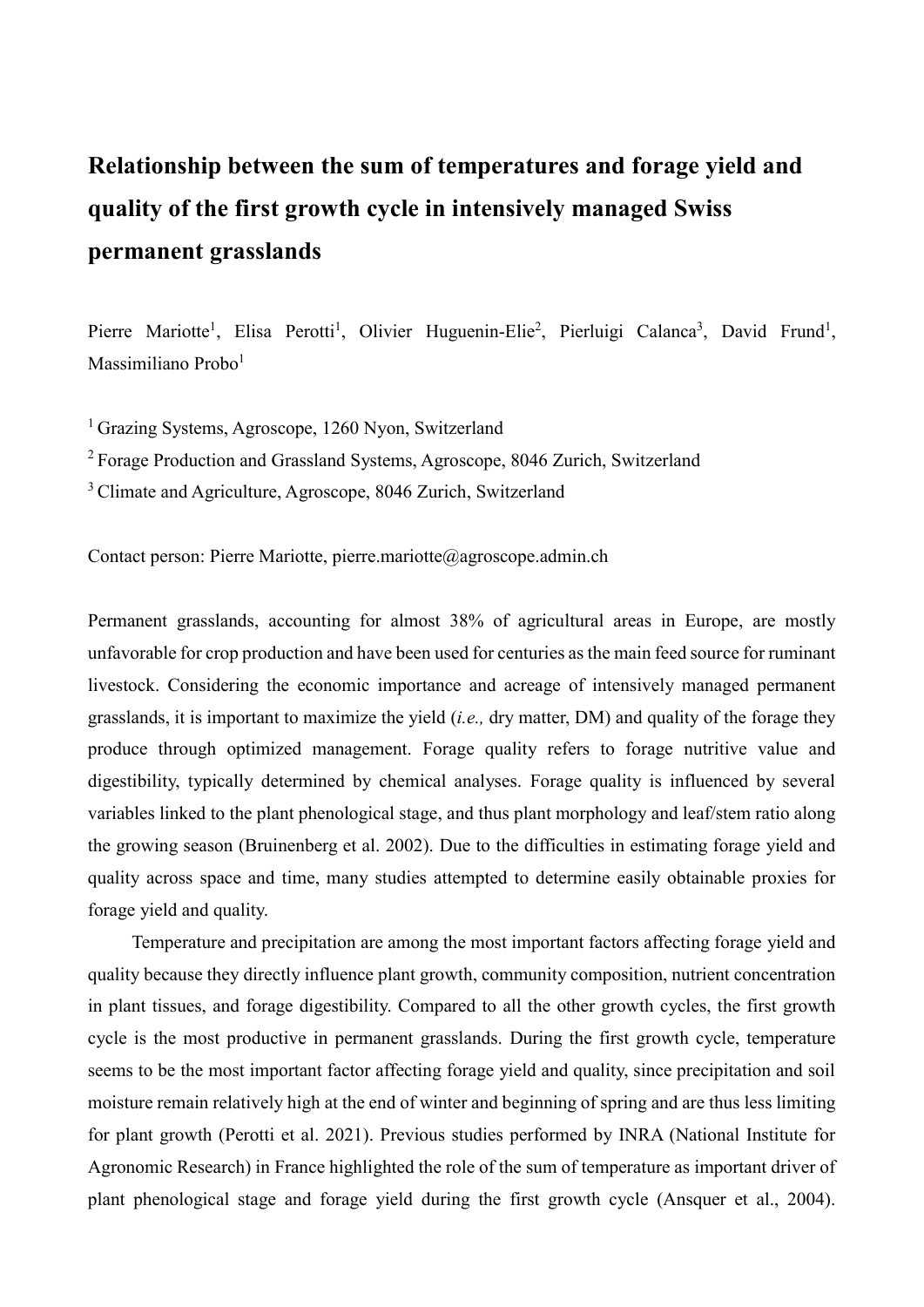Moreover, other research carried out in France, identified six main functional types of permanent grasslands depending on the dominance of grass species that are characterized by different precocity (Cruz et al., 2010). The sum of temperatures, which is freely and easily real-time available each year on meteorological websites (e.g., www.agrometeo.ch), has thus been used as a good proxy for estimating forage yield, but the validity of this index across various grassland types and climatic conditions remain unclear. Furthermore, despite the well-known negative correlation between forage quality and yield, direct links between the sum of temperatures and forage quality have been poorly investigated. The goal of our experiment was therefore to highlight the relationship between the sum of temperatures and both forage yield and quality in intensively managed permanent grasslands in Switzerland. Specifically, the study aims to answer the two following questions: i) Is there a significant relationship between the cumulated sum of temperature and forage yield and quality during the first growth across different grassland functional types? ii) What is the number of degree days at which forage should be harvested to optimize yield and quality in intensively managed grasslands in Switzerland?

We conducted the present experiment during 3 years (2017, 2018, 2019) in 23 intensively managed permanent grasslands across Switzerland, covering a wide gradient of climatic conditions, altitude, soil features, and relative abundance of plant functional groups. To emphasize the role of botanical composition, we classified the grasslands into 4 types (A, AB-BA, bA-Ab, Bb-bB) based on the dominance of the six main functional types of grasses (Cruz et al. 2010). Grasslands classified as 'A' are dominated by *Lolium multiflorum*, *Lolium perenne*, and *Poa trivialis*, 'AB-BA' by *L. perenne*, *Poa pratensis*, and *Dactylis glomerata*, 'bA-Ab by *L. perennne, P. trivialis, L. multiflorum*, and *P. pratensis* ' and 'Bb-bB' by *P. trivialis, D. glomerata, P. pratensis, L. perennne, Agrostis capillaris,* and *Elymus repens*. We calculated the cumulated sum of temperature (growing degree days, GDD) following the method developed at INRA (Theau and Zerourou 2008). Briefly, the cumulated sum of temperature is calculated with daily mean temperatures  $> 0^{\circ}$ C from February 1st and only degrees between 0 and 18°C are taken into account because daily mean temperatures higher than 18°C do not further accelerate growth. Within each site, four replicated plots of 1 x 5 m were established in 2017 and managed using common, intensive cutting practices (*i.e.,* 4-6 harvests/year). At each site, forage cut was set at 6 cm aboveground level. Forage was harvested every 2 weeks in different plots from the beginning of the vegetation growth (*i.e.,* plot 1 harvested at 2 weeks, plot 2 harvested at 4 weeks, plot 3 harvested at 6 weeks and plot 4 harvested at 8 weeks), corresponding to 4 successive harvests during the first growth cycle. The beginning of the vegetation growth was defined at a thermal sum of 200 growing degrees day (GDD). Harvested forage samples were dried,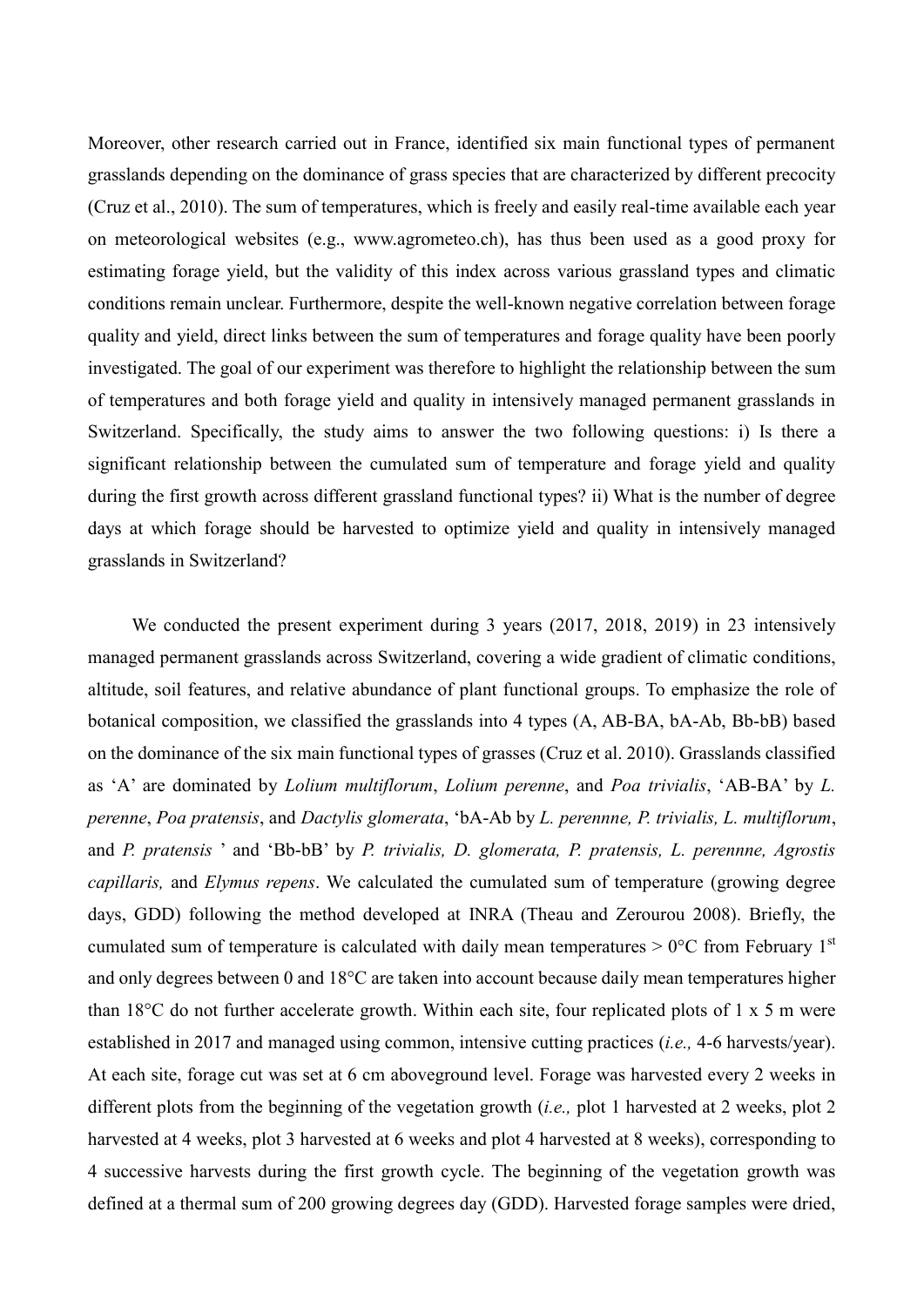weighed and analyzed for protein content and fibers, which then allowed estimating forage digestibility, net energy for milk production (NEL) and absorbable proteins by intestine from degraded nitrogen matter (PAIN). Relationships between degree days and forage yield, protein content, digestibility, NEL, PAIN were then determined for the 3 years and the 4 grassland types, together and separately.

Forage yield of the first mowing of the year (*i.e.,* harvest at 8 weeks) showed strong variability across the 23 grassland sites ranging from 21.7 to 66.1 dtDM.ha<sup>-1</sup>, thus well representing the different growing conditions across Switzerland. Forage yield was strongly positively correlated to GDD for the three years of the experiment ( $R^2 = 0.86$  in 2017,  $R^2 = 0.93$  in 2018,  $R^2 = 0.94$  in 2019) and the 4 different grassland types (grassland of type A:  $R^2 = 0.90$ ; type AB-BA:  $R^2 = 0.90$ ; type bA-Ab:  $R^2$  $= 0.92$ ; type Bb-bB:  $R^2 = 0.91$ ). The relationship between yield and GDD was slightly different among years and grassland types. Indeed, the same forage yield was achieved 50 GDD earlier in 2018 compared to 2017 and 2019. Furthermore, type AB-BA, bA-Ab and Bb-bB grasslands showed different regression curves compared to type A, with about 100 GDD extra needed to achieve the same yield than type A grasslands. Altogether, including the three years and the four grassland types, we found an excellent average relationship between forage yield and degrees day ( $R^2 = 0.91$ ). Overall, mowing intensively managed permanent grasslands between 650 and 750 GDD provide between 35.8 and 42.7 dtDM.ha<sup>-1</sup> on average. Farmers aiming to maximize forage yield during the first growth cycle should consider that waiting other 100 GDD after that threshold could provide on average additional  $6.9 \text{ dtDM}$ .ha<sup>-1</sup> (*i.e.*,  $850 \text{ GDD} = 49.6 \text{ dtDM}$ .ha<sup>-1</sup>).

Forage digestibility, protein content, NEL and PAIN were strongly negatively correlated to degrees day for the three years of the experiment and the four different grassland types. Similar regression curves were observed among years and grassland types. Altogether, including the three years and the four grassland types, we found an excellent average relationship between degrees day and forage digestibility ( $R^2 = 0.89$ ), protein content ( $R^2 = 0.86$ ), NEL ( $R^2 = 0.91$ ) and PAIN ( $R^2 = 0.91$ ) 0.86). Overall, mowing intensively managed permanent grasslands between 650 and 750 degrees day corresponds to forage digestibility ranging from 76.2 to 73.8%, protein content ranging from 146.6 to  $128.1$  g.kg<sup>-1</sup>, NEL ranging from 6.2 to 6.0 MJ, and PAIN ranging from 97.4 and 84.9 g. Farmers aiming to maximize forage quality during the first growth cycle should consider that waiting another 100 GDD after that threshold (*i.e.,* at 850 GDD) could on average reduce digestibility to 71.4%, protein content to  $109.5$   $g.kg^{-1}$ , NEL to 5.8 MJ and PAIN to 72.4  $g$ .